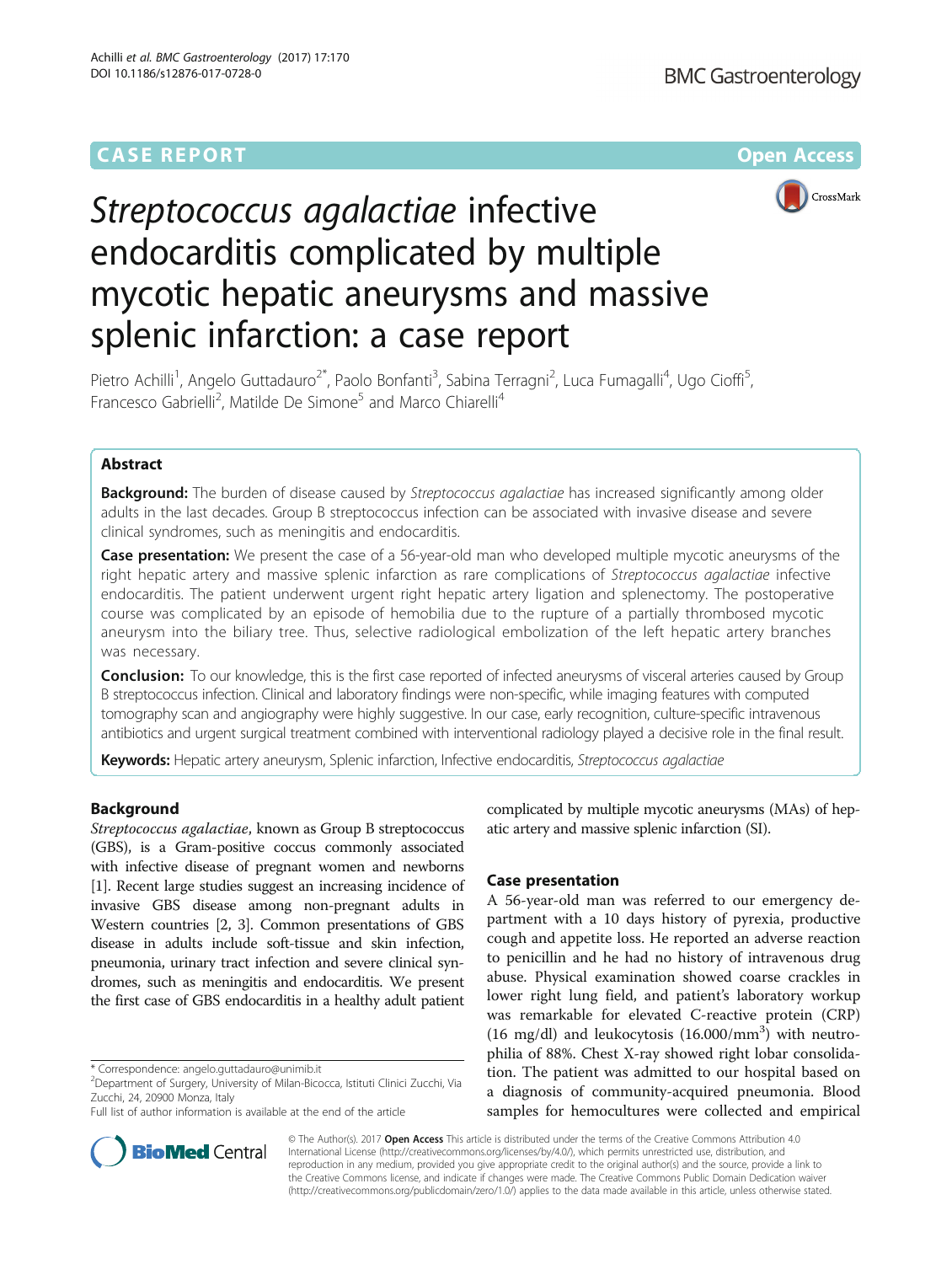therapy with levofloxacin (500 mg/day) was undertaken (day 1). Considering the worsening of the patient's general conditions, a computed tomography (CT) scan of abdomen and thorax was performed: the diagnostic imaging revealed left pleural effusion, extensive SI caused by thrombosis of the splenic artery and a hyperdense round lesion of the right hepatic lobe suspected for hepatic aneurysm  $(1.4 \text{ cm} \times 1.1 \text{ cm})$  (Fig. 1a). Blood cultures, taken on day 1, were positive for penicillin-sensible GBS and the patient immediately underwent a transthoracic and transesophageal echocardiography finding an infective vegetation (1.0 cm  $\times$  1.5 cm) on the mitral valve associated with mitral chordae tendineae rupture and severe regurgitation. Intravenous antibiotic therapy was consequently switched to intravenous vancomycin (2 g/day) and emergency mitral valve repair with artificial chordal replacement was performed (day 12). During post-acute cardiac rehabilitation program the patient developed jaundice and laboratory tests showed a total bilirubin of 7.4 mg/dl and elevation of alkaline phosphatase and γglutamyl transferase (day 20). A new emergent abdomen CT scan found an enlarging MA of the right hepatic artery of 2.4  $\text{cm} \times 2.0 \text{ cm}$  of size and a 2.7  $\text{cm} \times 3.0 \text{ cm}$ intrahepatic aneurysm in segment VIII, causing displacement of the portal vein and compression of the right biliary duct (Fig. 1b). Furthermore, CT images detected three smaller left hepatic artery aneurysms located in segment IV and confirmed massive SI. Thus, multiple hepatic MAs associated with GBS endocarditis was

diagnosed. The patient was immediately submitted to surgical intervention, which consisted in ligation of the right hepatic artery and splenectomy. Initial postoperative course was favorable with reduction of conjugated bilirubin level. A duplex ultrasonography performed 4 days after surgery demonstrated complete thrombosis of the proximal right hepatic artery aneurysm, partial thrombosis of the aneurysm in segment VIII and no further enlargement of the small aneurysms of the left hepatic artery. However, on day 28, an episode of melena associated with low hemoglobin count emerged. The patient underwent esophagogastroduodenoscopy and colonoscopy, which did not show any gastrointestinal bleeding. On day 42, because of progressive decrease of hemoglobin level, a multislice abdomen CT angiography was performed (Fig. [2a\)](#page-2-0). The radiological findings were consistent with hemobilia due to a suspected rupture of the partially thrombosed MA of segment VIII into the biliary tree. On the following day, the patient underwent a selective angiography of the coeliac axis, which revealed blood supply to the segment VIII MA from intraparenchymal branches of the left hepatic artery. The patient was then successfully treated with transcatheter coil embolization, resulting in complete obliteration of the residual segment VIII MA and of the three segment IV small aneurysms (Fig. [2b](#page-2-0)). The post-procedural course was uneventful and the patient was discharged on day 58, after 10 weeks of antibiotic therapy. A followup CT angiography was performed 8 weeks later,



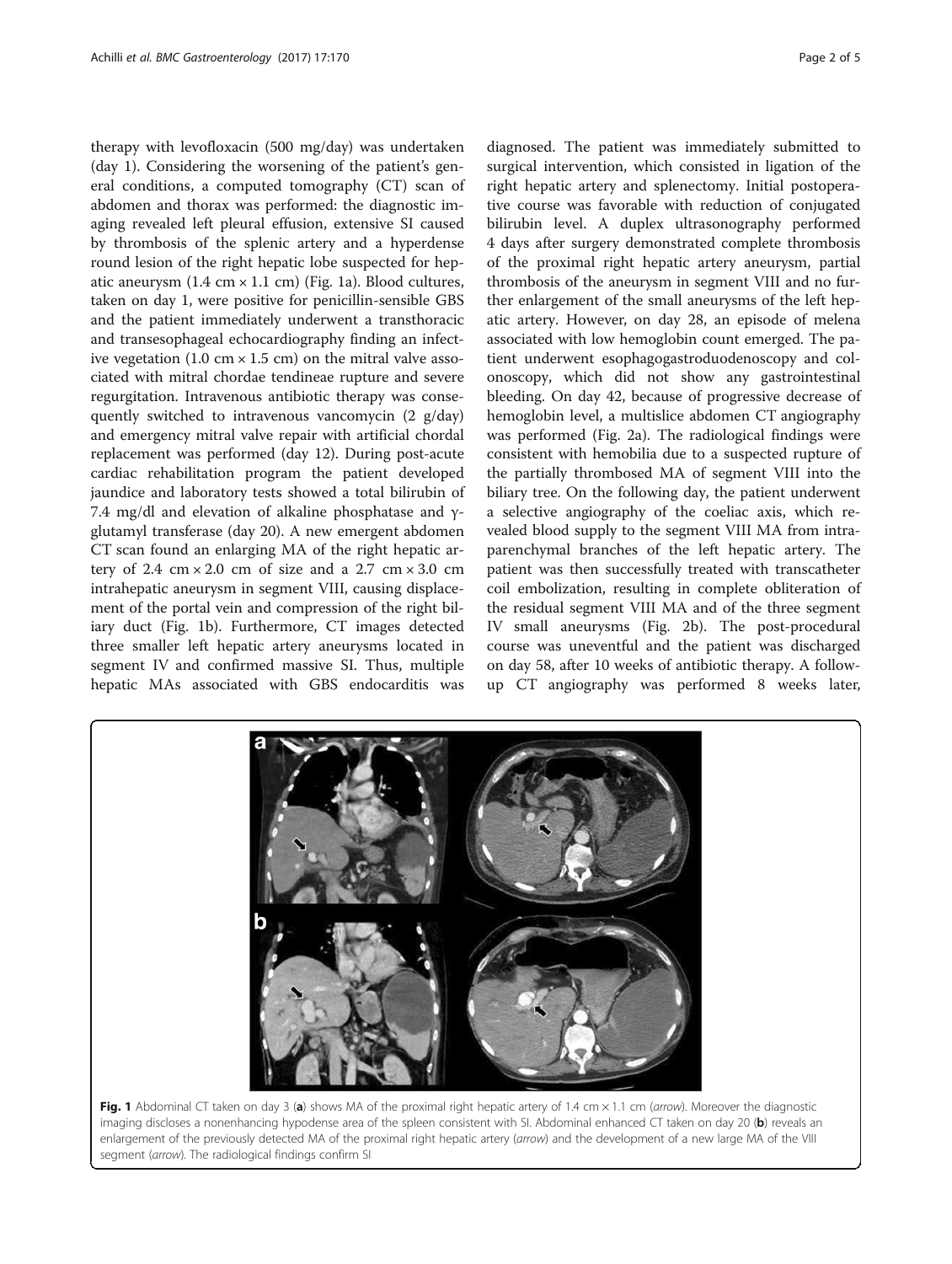<span id="page-2-0"></span>

showing complete embolization of the residual MAs without any evidence of bile duct dilatation. The patient remained asymptomatic at follow-up of 12 months, with no signs of relapse of biliary obstruction or gastrointestinal bleeding (Fig. 3).

### Discussion

Streptococcus agalactiae has been traditionally recognized as a cause of sepsis and meningitis in newborns and pregnant women [\[1](#page-4-0), [2\]](#page-4-0). Today, given the decline of

neonatal GBS disease in Western countries, as a result of effective intrapartum prophylaxis, the majority of all invasive GBS infections occur in adult people [[2, 3](#page-4-0)]. There are many underlying conditions that can lead to an increased risk for invasive GBS disease, including diabetes, cancer, congestive heart failure, chronic obstructive pulmonary disease and cirrhosis [[3](#page-4-0), [4](#page-4-0)]. Clinical manifestations of GBS infection in adults are quite varied [\[4](#page-4-0)–[6\]](#page-4-0). Arthritis and upper respiratory tract infections are more frequently reported in adults (< 70 years) while

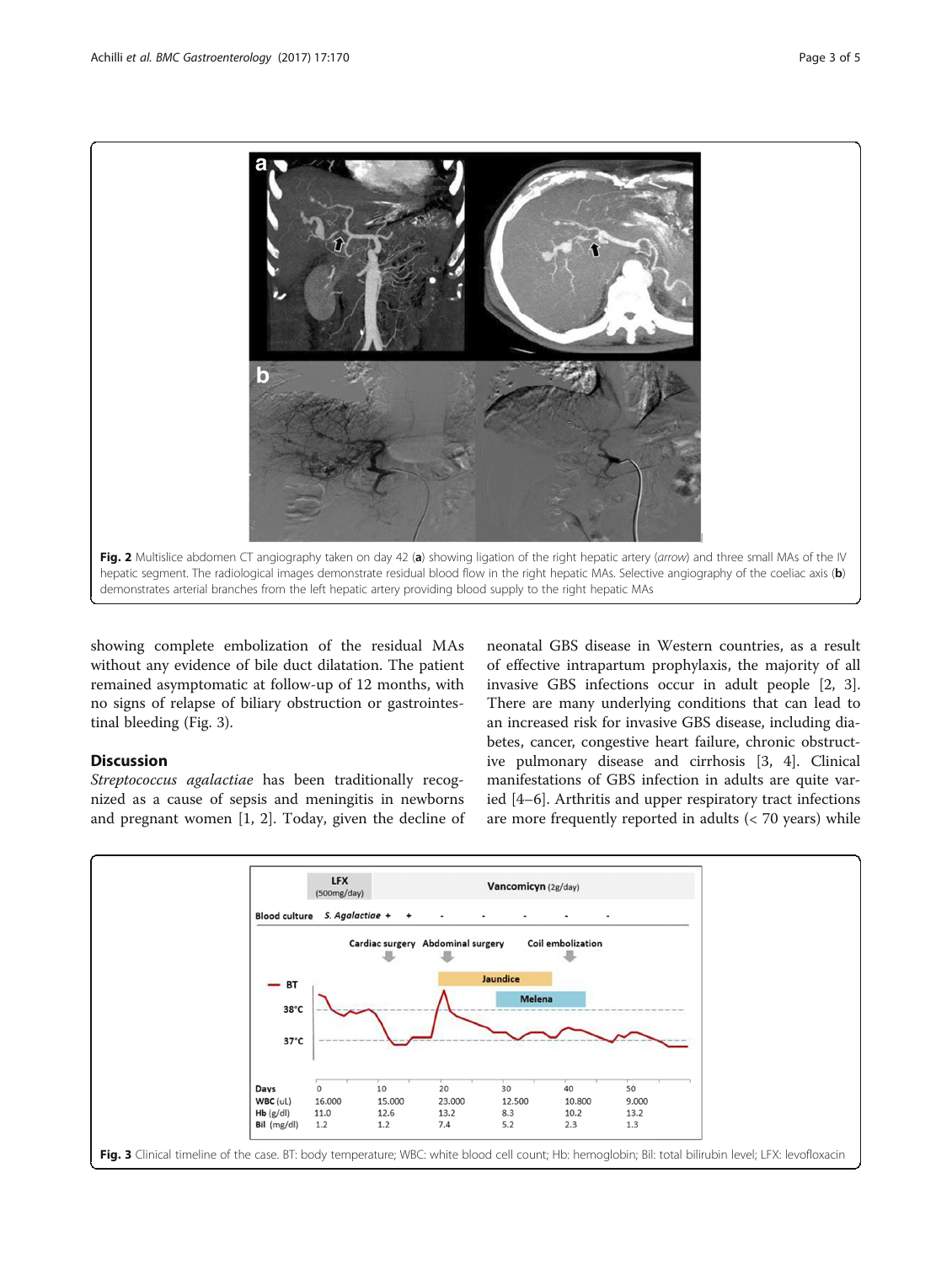skin infections, pneumonia and urinary tract infection are more common among the elderly (>70 years) [[5\]](#page-4-0). Infective endocarditis (IE) caused by GBS infection is uncommon [\[4](#page-4-0), [5](#page-4-0), [7](#page-4-0)]. It represents one of the most severe presentation of GBS infection and it is associated with a high mortality rate [\[8](#page-4-0)]. Regarding antibiotic therapy, the combination of β-lactam antibiotic with aminoglycoside can be considered the treatment of choice [\[7](#page-4-0), [9, 10\]](#page-4-0). In our case, considering the allergy to penicillin of our patient, we successfully used vancomycin as an alternative to β-lactam antibiotic [[7, 9](#page-4-0)]. The peculiar feature of our case consisted in the development of two simultaneous complications such as SI and multiple MAs of the hepatic artery, as a consequence of septic emboli from valvular vegetations.

SI is a relatively uncommon diagnosis. Infarction of the spleen is usually due to the occlusion of the splenic artery secondary to thrombosis or embolism. SI causes include hematologic diseases (sickle cell disease, polycythemia vera), hypercoagulability disorders (antiphospholipid syndrome, cancer) and embolic events (atrial fibrillation, infective endocarditis) [\[11, 12](#page-4-0)]. Complications include splenic abscess, pseudocysts and hemorrhage [[13](#page-4-0)]. Clinical presentation of SI consists in left upper quadrant pain irradiated to the shoulder, often associated with anemia and leukocytosis; fever, splenomegaly and left pleural effusion are common findings in SI [[11](#page-4-0)–[13\]](#page-4-0). Lactate dehydrogenase serum levels are frequently elevated [\[11, 12](#page-4-0)]. The most sensitive imaging modality is the contrast-enhanced CT, which can show wedged shape hypodense areas in the spleen, splenomegaly with perisplenic fluids and left-sided pleural effusion [[11](#page-4-0)]. When SI is diagnosed, all possible etiologies should be considered and a scrutiny on the source of emboli should be carried out. Intravenous antibiotic therapy based on cultures results is the mainstay of the treatment [\[11](#page-4-0), [12\]](#page-4-0). Splenectomy is rarely required and surgery is usually considered in case of complications or when medical treatment is ineffective [[11](#page-4-0), [13\]](#page-4-0). Unusually our patient did not report any abdominal tenderness or pain at time of diagnosis, while anemia, leukocytosis and pleural effusion were present. In our report the indication for splenectomy was the persistence of septic condition and the need of urgent surgery for hepatic aneurysm.

MA is a rare disease characterized by elusive clinical presentation and high mortality rate [[14\]](#page-4-0). The diffusion of antibiotic therapy in the clinical practice has reduced the incidence of MAs: actually infected aneurysms comprise 1-2.5% of all aortic aneurysms [[15](#page-4-0)]. The typical feature of this pathologic entity is the destruction of the arterial wall caused by bacterial infection leading to vessel dilatation. The etiology of MA is mainly ascribed to septic embolism of vasa vasorum originating from valvular vegetations in the setting of infective endocarditis;

direct colonization of damaged atherosclerotic arterial wall during bacteremia is considered a rare pathogenetic mechanism [[16](#page-4-0)]. Most frequently, MAs occur in abdominal aorta, peripheral arteries, especially femoral artery, and cerebral arteries. Infected aneurysms of visceral arteries are relatively infrequent and generally show an aggressive clinical course with significant mortality [\[14](#page-4-0)]. Multidetector CT angiography is considered the pivotal imaging modality in the characterization of MA, showing contrast-enhancing saccular dilatation of the artery with central or eccentric lumen [\[14](#page-4-0)]. The most frequent infective agents related to the development of these aneurysms in post-antibiotic era are Staphylococcus aureus and Salmonella spp.; β-hemolytic group A Streptococci, Streptococcus pneumoniae and Haemophilus influenzae were more common in the past decades [[14, 16\]](#page-4-0). GBS infection rarely causes MAs and only seven other cases are described in the literature: six of them involving the thoracic or abdominal aorta and one the femoral artery. To our knowledge, this is the first case reported of mycotic aneurysm of visceral arteries caused by Streptococcus agalactiae. Hepatic artery MA is usually asymptomatic, but in a minority of cases right upper quadrant pain, jaundice and digestive bleeding may be present [[16\]](#page-4-0). The management of infected aneurysms of hepatic arteries consists in surgical treatment or in endovascular embolization [\[17](#page-4-0)]. Although only small series are published, urgent treatment (surgical or radiologic) is generally recommended in symptomatic patients or when aneurysm is larger than 2 cm: these conditions are associated with a higher risk of rupture than atherosclerotic aneurysms [[17\]](#page-4-0). Surgical option is preferable in patients with low surgical risk and proximal aneurysms; embolization should be considered in case of intrahepatic lesions or in high-risk surgical candidates [\[16](#page-4-0)]. Antibiotics, possibly tailored on culture sensitivity, are invariably indicated and should be continued for at least 6-8 weeks postoperatively [[14\]](#page-4-0). In our case, we opted for urgent surgical intervention considering the high risk of rupture of the proximal right hepatic aneurysm, proved by its rapid enlargement (from 1.4 to 2.4 cm within 17 days), the sudden increase of bilirubin level and the development of new lesions. In addition, a concomitant splenectomy was required and consequently the open procedure seemed to be the best choice. Unfortunately, the surgical ligation of the right hepatic artery did not result in a complete obliteration of the aneurysms and subsequently endovascular embolization became necessary. This was due to collateral arterial branches from the left hepatic artery that provided blood supply to the right hepatic aneurysms. After selective radiological embolization of the left hepatic artery branches of IV segment, anemia and jaundice were resolved.